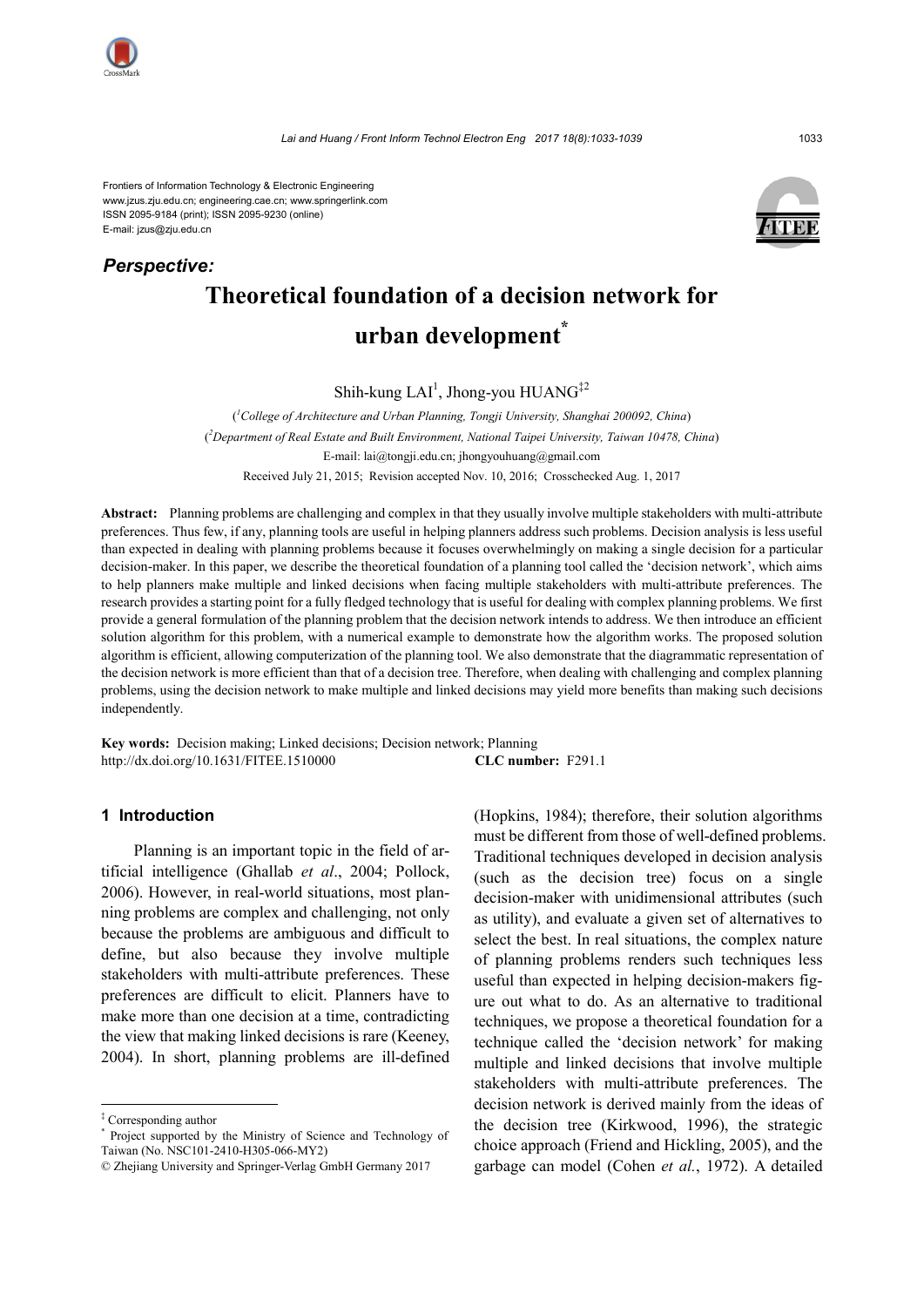description of the conceptual framework of the decision network was provided by Han and Lai (2011), together with a description of its application to the management of urban growth boundaries (Han and Lai, 2012). Here, we provide a formal and general formulation of the framework, and describe a solution algorithm for the formulation.

### **2 Formulation**

Consider *m* decision-makers eligible to attend any of *n* decision situations. Decision-makers are individuals or coherent groups with authority and capability to make decisions. Decision situations are the choice opportunities in which problems and solutions are discussed and evaluated by decisionmaker(s). Assume that there are *p* problems and *q* solutions under consideration. A utility is the affected individual's (or stakeholder's) level of satisfaction imposed by decision-makers, problems, and solutions in a decision situation. Whether a decision is made in a decision situation depends on whether the amount of supplied utilities exceeds that of the utilities demanded by the decision situation. Thus, utility can be either positive or negative (disutility). Note that decision situations can be either deterministic (denoted as decision nodes) or stochastic (denoted as chance nodes); i.e., some decision situations are predetermined, whereas others are probabilistic in occurrence. Given these definitions, we can define the variables and parameters of the decision network problem as shown in Table 1.

With these variables and parameters, there are three structures in a decision network, namely, decision structure, access structure, and solution structure. All the structures are represented by 0-1 matrices. The only difference is that the rows in these matrices are decision-makers, problems, and solutions, respectively, with the columns representing decision situations. '1' in these matrices implies that the element in the row is related to the decision situation in its corresponding column, and '0' means that no such relationship exists.

For example, in the decision structure, if the value of the cell in row three (e.g., a planner) and column five (e.g., a public hearing) is 1, it means that the planner is eligible to participate in public hearing

**Table 1 Definitions of variables and parameters of the formulation**

| Decision situation Notation |                | Probability    | Utility        |
|-----------------------------|----------------|----------------|----------------|
| Decision node 1             | d <sub>1</sub> | $1.0\,$        | Not applicable |
| Decision node 2             | d <sub>2</sub> | 1.0            | Not applicable |
|                             | $\vdots$       | $\vdots$       |                |
| Decision node i             | $d_i$          | 1.0            | Not applicable |
| Chance node $i+1$           | $d_{i+1}$      | $p_{i+1}$      | Not applicable |
| Chance node $i+2$           | $d_{i+2}$      | $p_{i+2}$      | Not applicable |
|                             | $\vdots$       | $\vdots$       |                |
| Chance node $n$             | $d_n$          | $p_n$          | Not applicable |
| Decision-maker              | Notation       | Probability    | Utility        |
| 1                           | m <sub>1</sub> | Not applicable | $u_1$          |
| $\overline{2}$              | m <sub>2</sub> | Not applicable | u <sub>2</sub> |
|                             | $\vdots$       |                |                |
| m                           | $m_m$          | Not applicable | $u_m$          |
| Problem                     | Notation       | Probability    | Utility        |
| 1                           | r <sub>1</sub> | Not applicable | $v_1$          |
| 2                           | r <sub>2</sub> | Not applicable | $v_2$          |
| $\vdots$                    | $\vdots$       |                | $\vdots$       |
| $\overline{p}$              | $r_p$          | Not applicable | $v_p$          |
| Solution                    | Notation       | Probability    | Utility        |
| 1                           | S <sub>1</sub> | Not applicable | $W_1$          |
| 2                           | $S_2$          | Not applicable | $W_2$          |
| $\vdots$                    | $\vdots$       |                | $\vdots$       |
| q                           | $S_q$          | Not applicable | $W_q$          |

for the decision-making. The generic forms of the three matrices are shown in Tables 2–4.

Note that *aij*∈{0, 1} (*i*=1, 2, …, *m* and *j*=1, 2, …, *n*), *b<sub>ij</sub>*∈{0, 1} (*i*=1, 2, …, *p* and *j*=1, 2, …, *n*), and *cij*∈{0, 1} (*i*=1, 2, …, *q* and *j*=1, 2, …, *n*).

The variables and parameters in Table 1, together with the structural constraints specified in Tables 2–4, form the basic information for the decision network problem, which can be represented in a directed graph, as demonstrated by Han and Lai (2011) in a numerical example.

The task is then to make a 'plan' by assigning the given *m* decision-makers, *p* problems, and *q* solutions to *n* decision situations to yield the highest overall expected utility under the structural constraints. Mathematically, this task can be easily formulated as a 0-1 integer program:

$$
\max \sum_{j=1}^{n} p_j \left( \sum_{i=1}^{m} x_{ij} u_i + \sum_{k=1}^{p} y_{kj} v_k + \sum_{l=1}^{q} z_{lj} w_l \right) \quad (1)
$$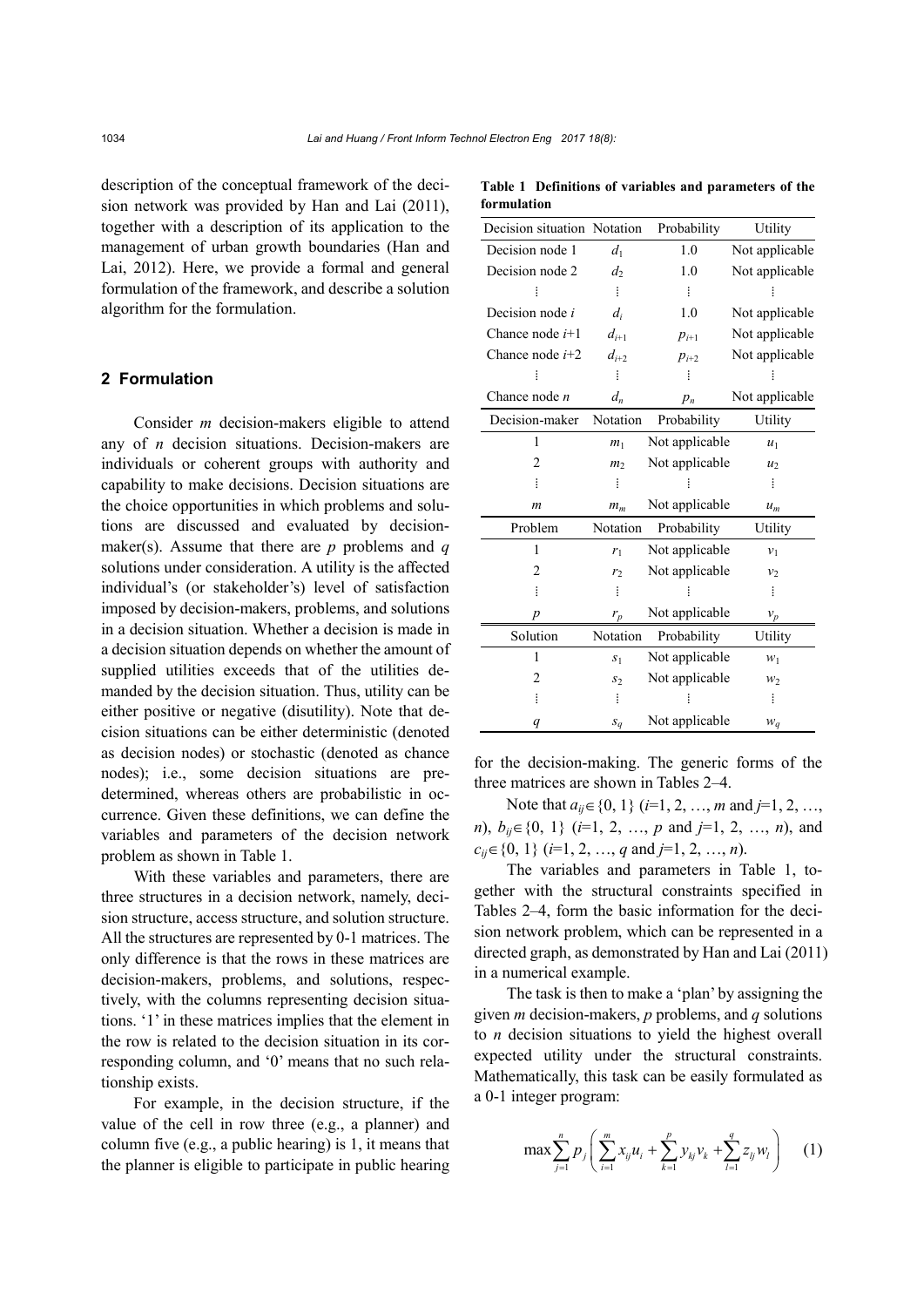s.t. 
$$
\sum_{j=1}^{n} y_{kj} = 1, k = 1, 2, ..., p,
$$
  
 $\sum_{j=1}^{n} z_{ij} = 1, l = 1, 2, ..., q,$ 

where  $p_j=1$  if  $d_j$  is a decision node, and  $0 \le p_j \le 1$  otherwise, and  $x_{ij}$ ,  $y_{kj}$ ,  $z_{lj}$ =0, 1 for *j*=1, 2, ..., *n*.

Note that in Eq. (1), the two constraints require problems and solutions be assigned to one, and only one, decision situation. Also, note that for each given decision network problem under consideration, Eq. (1) is problem-dependent in that the objective function changes in relation to the three structural constraints specified in Tables 2−4.

**Table 2 The 0-1 matrix for decision structure**

|                | a        | $\mathbf{d}_2$ | $\cdots$ | $\boldsymbol{u}_n$ |
|----------------|----------|----------------|----------|--------------------|
| m <sub>1</sub> | $a_{11}$ | $a_{12}$       | $\cdots$ | $a_{1n}$           |
| m <sub>2</sub> | $a_{21}$ | $a_{22}$       | $\cdots$ | $a_{2n}$           |
|                |          |                |          | ፧                  |
| $m_m$          | $a_{m1}$ | $a_{m2}$       | $\cdots$ | $a_{mn}$           |

**Table 3 The 0-1 matrix for access structure**

|                | а                    | $\mathbf{u}_2$ | $\cdot\cdot\cdot$ | $\boldsymbol{u}_n$ |
|----------------|----------------------|----------------|-------------------|--------------------|
| r <sub>1</sub> | $b_{11}$             | $b_{12}$       | $\cdots$          | $b_{1n}$           |
| r <sub>2</sub> | $b_{21}$             | $b_{22}$       | $\cdot\cdot\cdot$ | $b_{2n}$           |
|                |                      |                |                   |                    |
|                | $\boldsymbol{\nu_n}$ | $v_{p2}$       | .                 | $\omega_{pn}$      |

|  |  | Table 4 The 0-1 matrix for solution structure |
|--|--|-----------------------------------------------|
|  |  |                                               |

|                | а        | $\mathfrak{a}_2$ | . | $\boldsymbol{u}_n$ |
|----------------|----------|------------------|---|--------------------|
| $S_1$          | $c_{11}$ | $c_{12}$         | . | $c_{1n}$           |
| s <sub>2</sub> | $c_{21}$ | $c_{22}$         | . | $c_{2n}$           |
|                |          |                  |   |                    |
| S,             | $c_{a1}$ | $c_{a2}$         | . | $c_{qn}$           |

## **3 Solution algorithm**

For a small- or medium-sized problem, solving Eq. (1) is straightforward using a commercial package, such as LINDO. When the problem size becomes large enough to involve thousands of decision-makers, problems, solutions, and decision situations, it would be cumbersome to construct the model and solve it through LINDO. An algorithm proposed by Kirkwood (1993) for solving large models involving sequential decisions under uncertainty could be applied. However, it would require the modeler reconstruct the

decision network problem into a decision tree. With thousands of variables and parameters as shown in Table 1, this reconstruction would render the solution algorithm inextricable. Alternatively, we develop a solution algorithm that is specific for solving large-scale decision network problems.

Consider the matrices in Tables 2–4 and denote them as *D*, *A*, and *S* respectively, shown as follows:

$$
\mathbf{D} = \begin{pmatrix} a_{11} & a_{12} & \cdots & a_{1n} \\ a_{21} & a_{22} & \cdots & a_{2n} \\ \vdots & \vdots & & \vdots \\ a_{m1} & a_{m2} & \cdots & a_{mn} \end{pmatrix}, \mathbf{A} = \begin{pmatrix} b_{11} & b_{12} & \cdots & b_{1n} \\ b_{21} & b_{22} & \cdots & b_{2n} \\ \vdots & \vdots & & \vdots \\ b_{p1} & b_{p2} & \cdots & b_{pn} \end{pmatrix},
$$

$$
\mathbf{S} = \begin{pmatrix} c_{11} & c_{12} & \cdots & c_{1n} \\ c_{21} & c_{22} & \cdots & c_{2n} \\ \vdots & \vdots & & \vdots \\ c_{q1} & c_{q2} & \cdots & c_{qn} \end{pmatrix}.
$$
(2)

Furthermore, suppose that  $e$  and  $e_k$  are the unit matrix and the *k*th unit matrix, respectively, where the *k*th unit vector in the *k*th unit matrix is equal to 1 or 0. Note that  $e'$  and  $e_k'$  are the transposes of  $e$  and  $e_k$ , respectively. More details on these symbolic representations of the unit matrix and the *k*th unit matrix are as follows:

$$
\boldsymbol{e} = \begin{pmatrix} 1 \\ \vdots \\ 1 \\ \vdots \\ 1 \end{pmatrix}, \ \boldsymbol{e}' = \begin{bmatrix} 1 & \cdots & 1 \end{bmatrix}, \ \boldsymbol{e}_k = \begin{bmatrix} 0 \\ \vdots \\ 1 \\ \vdots \\ 0 \end{bmatrix}, \ \boldsymbol{e}'_k = \begin{bmatrix} 0 & \cdots & 1 & \cdots & 0 \end{bmatrix}.
$$

The following steps summarize and describe the solution algorithm:

Step 1: Retrieve the row vectors for the access structure, i.e.,  $p_i = e_i' \cdot A$ , where  $p_i$  denotes the vector of the *i*th row, where  $i=1, 2, \ldots, m$ .

Step 2: Identify the number of elements for each row where the values of the elements are equal to 1 to obtain  $\Omega_a$  decomposed matrices, i.e.,  $\mathbf{u}_i = \{p_i = 1, j = 1, j$ 2, ...,  $n, i=1, 2, ..., p$ , which is the set of indices of columns for row *i* where the element  $p_{ij}$  is equal to 1. Note that  $\langle u_i \rangle$  is the number of elements in set  $u_i$ , which by definition is greater than or equal to 1 for all *i*'s. Let *Ω*<sup>a</sup> be the number of all combinations of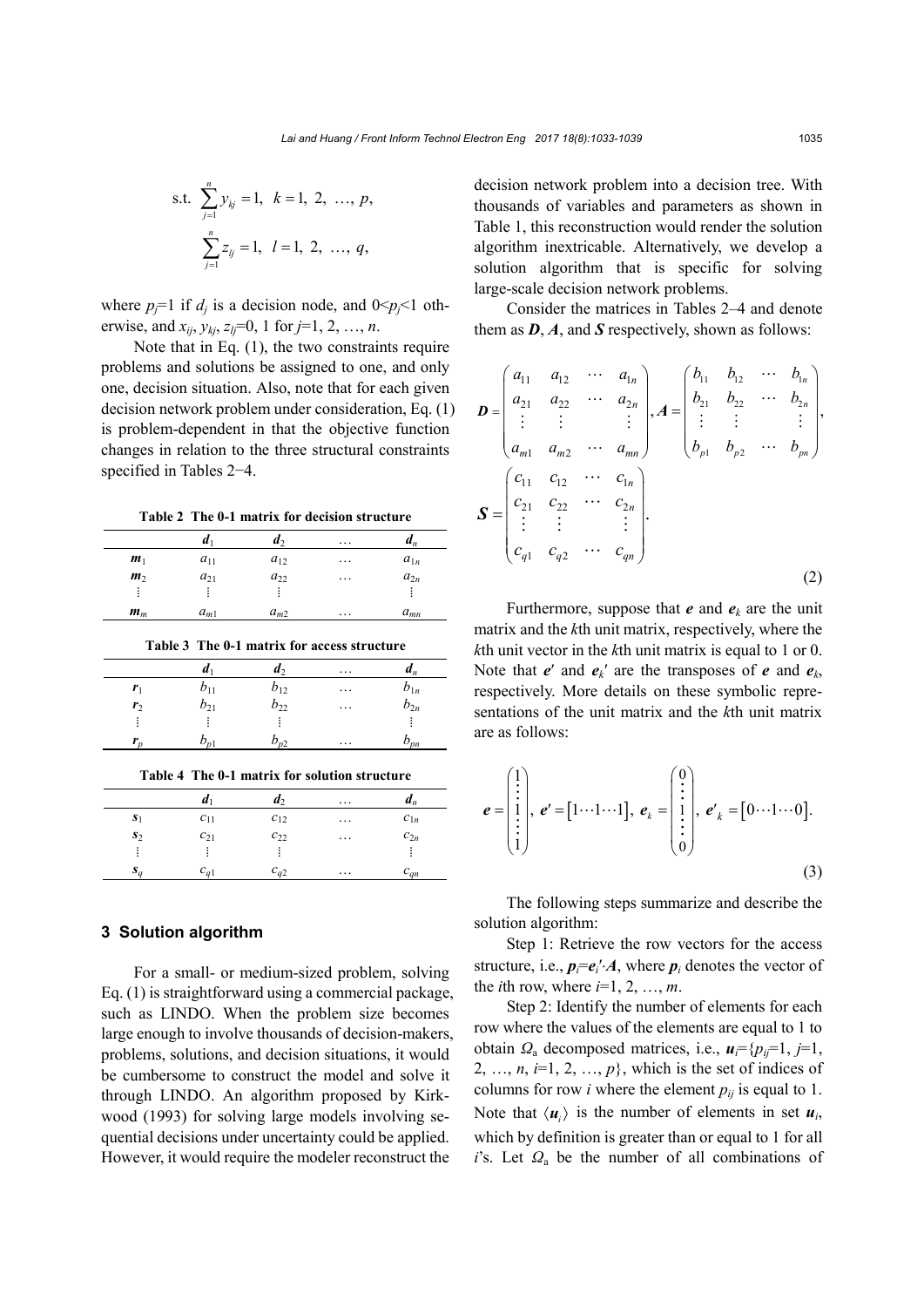non-zero elements across the rows for the access structure, with one, and only one, non-zero element in each row, and we have

$$
\Omega_{\scriptscriptstyle{\mathsf{a}}} = \langle \mathbf{u}_1 \rangle \cdot \langle \mathbf{u}_2 \rangle \cdot \ldots \cdot \langle \mathbf{u}_m \rangle. \tag{4}
$$

Each combination stands for a matrix where each row has one, and only one, element, whose value is equal to 1.

Step 3: Decompose the solution structure following steps 1 and 2 to obtain *Ω*<sup>s</sup> decomposed matrices.

Step 4: For each combination of the decomposed matrices of the access and solution structures, compute the overall expected utility and select the combination that yields the highest overall expected utility as the solution; i.e., there are a total of  $Q_a \tcdot Q_s$ combinations of decomposed matrices across the access and solution structures. For each combination, we can compute the overall expected utility by summing the expected utility for each decision node. Mathematically, for each decision (or chance) node, the expected utility is equal to

$$
p_l\bigg(\sum_i u_{il}\sum_j v_{jl}\sum_k w_{kl}\bigg),\qquad \qquad (5)
$$

where  $u_{il}$ ,  $v_{jl}$ , and  $w_{kl}$  are the (dis)utilities associated with decision node *l* for decision-maker(s) in the decision structure, problem(s) in the access structure, and solution(s) in the solution structure, respectively, and  $p_l$  is the probability that a decision (or chance) is obtained by node *l*.

#### **4 Numerical examples**

Following Han and Lai (2011), we use the same numerical example here to show how the algorithm works. Assume that *D*, *A*, and *S* are given as follows:

$$
\mathbf{D} = \begin{pmatrix} 0 & 1 & 1 & 0 & 1 \\ 1 & 0 & 0 & 1 & 0 \end{pmatrix}, \ \mathbf{A} = \begin{pmatrix} 0 & 1 & 0 & 0 & 1 \\ 0 & 0 & 0 & 1 & 0 \\ 0 & 0 & 1 & 0 & 0 \end{pmatrix},
$$

$$
\mathbf{S} = \begin{pmatrix} 0 & 1 & 1 & 0 & 0 \\ 1 & 0 & 0 & 0 & 0 \\ 0 & 0 & 0 & 1 & 0 \\ 0 & 0 & 1 & 0 & 1 \end{pmatrix}.
$$
 (6)

Assume that the probabilities associated with the five decision (chance) nodes are 1.0, 1.0, 1.0, 0.7, and 0.5, respectively, that the utilities associated with the two decision-makers are 0.7 and 0.3, respectively, that the disutilities associated with the three problems are  $-0.6$ ,  $-0.5$ , and  $-0.7$ , respectively, and that the utilities associated with the four solutions are 0.6, 0.3, 0.7, and 0.5, respectively. We show first how the access structure is decomposed according to steps 1–3 and finally demonstrate how the solution is obtained.

Step 1: Retrieve the row vectors for the access structure:

$$
\begin{cases}\np_1 = (0 \quad 1 \quad 0 \quad 0 \quad 1), \\
p_2 = (0 \quad 0 \quad 0 \quad 1 \quad 0), \\
p_3 = (0 \quad 0 \quad 1 \quad 0 \quad 0).\n\end{cases} (7)
$$

Step 2: Identify the number of elements for each row where the values of the elements are equal to 1 to obtain  $\Omega_a$  decomposed matrices.  $u_1 = \{2, 5\}$ ,  $u_2 = \{4\}$ , *u*<sub>3</sub>={3}, and *Ω*<sub>a</sub>=2×1×1=2, and we have

$$
A_1 = \begin{pmatrix} 0 & 1 & 0 & 0 & 0 \\ 0 & 0 & 0 & 1 & 0 \\ 0 & 0 & 1 & 0 & 0 \end{pmatrix}, A_2 = \begin{pmatrix} 0 & 0 & 0 & 0 & 1 \\ 0 & 0 & 0 & 1 & 0 \\ 0 & 0 & 1 & 0 & 0 \end{pmatrix}. (8)
$$

Step 3: Decompose the solution structure following steps 1 and 2 to obtain *Ω*<sup>s</sup> decomposed matrices.  $Q_s = 2 \times 1 \times 1 \times 2 = 4$ , and we have

$$
\mathbf{S}_{1} = \begin{pmatrix} 0 & 1 & 0 & 0 & 0 \\ 1 & 0 & 0 & 0 & 0 \\ 0 & 0 & 0 & 1 & 0 \\ 0 & 0 & 1 & 0 & 0 \end{pmatrix}, \ \mathbf{S}_{2} = \begin{pmatrix} 0 & 1 & 0 & 0 & 0 \\ 1 & 0 & 0 & 0 & 0 \\ 0 & 0 & 0 & 1 & 0 \\ 0 & 0 & 0 & 0 & 1 \end{pmatrix},
$$

$$
\mathbf{S}_{3} = \begin{pmatrix} 0 & 0 & 1 & 0 & 0 \\ 1 & 0 & 0 & 0 & 0 \\ 0 & 0 & 0 & 1 & 0 \\ 0 & 0 & 0 & 1 & 0 \end{pmatrix}, \ \mathbf{S}_{4} = \begin{pmatrix} 0 & 0 & 1 & 0 & 0 \\ 1 & 0 & 0 & 0 & 0 \\ 0 & 0 & 0 & 1 & 0 \\ 0 & 0 & 0 & 0 & 1 \end{pmatrix}.
$$

Step 4: For each combination of the decomposed matrices of the access and solution structures, compute the overall expected utility and select the combination that yields the highest overall expected utility as the solution. Take the combination of  $A_1$  and  $S_3$ as an example. Let  $U(n_i)$  denote the total expected utility for decision node  $i$  ( $i=1, 2, 3, 4, 5$ ). We have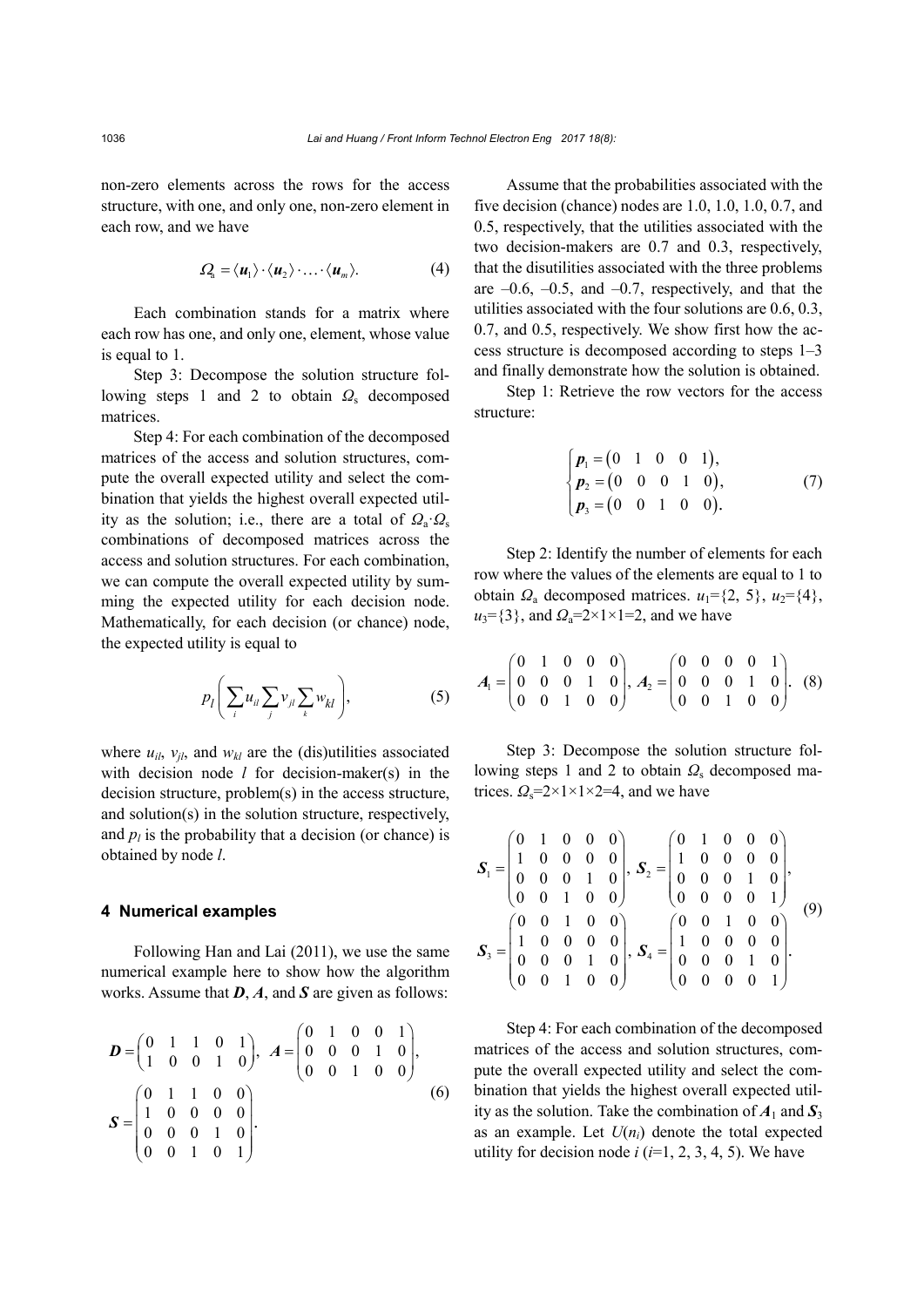$$
U(n_1) = 1.0 \times (0 \text{ 1}) \times \begin{pmatrix} 0.7 \\ 0.3 \end{pmatrix} + 1.0 \times (0 \text{ 0 0}) \times \begin{pmatrix} -0.6 \\ -0.5 \\ -0.7 \end{pmatrix}
$$
  
+1.0 × (0 1 0 0) ×  $\begin{pmatrix} 0.6 \\ 0.3 \\ 0.5 \end{pmatrix}$  (10)  
= 0.3 + 0 + 0.3 = 0.6,  

$$
U(n_2) = 1.0 \times (1 \text{ 0}) \times \begin{pmatrix} 0.7 \\ 0.3 \end{pmatrix} + 1.0 \times (1 \text{ 0 0}) \times \begin{pmatrix} -0.6 \\ -0.5 \end{pmatrix}
$$
  
+1.0 × (0 0 0 0) ×  $\begin{pmatrix} 0.6 \\ 0.3 \\ 0.5 \end{pmatrix}$  (11)  
= 0.7 - 0.6 + 0 = 0.1,  

$$
U(n_3) = 1.0 \times (1 \text{ 0}) \times \begin{pmatrix} 0.7 \\ 0.3 \end{pmatrix} + 1.0 \times (0 \text{ 0 1}) \times \begin{pmatrix} -0.6 \\ -0.7 \end{pmatrix}
$$
  
+1.0 × (1 0 0 1) ×  $\begin{pmatrix} 0.6 \\ 0.3 \\ 0.5 \end{pmatrix}$   
= 0.7 - 0.7 + (0.6 + 0.5) = 1.1,  

$$
U(n_4) = 0.7 \times (0 \text{ 1}) \times \begin{pmatrix} 0.7 \\ 0.3 \end{pmatrix} + 0.7 \times (0 \text{ 1 0}) \times \begin{pmatrix} -0.6 \\ -0.5 \end{pmatrix}
$$
  
+0.7 × (0 0 1 0) ×  $\begin{pmatrix} 0.6 \\ 0.3 \\ 0.5 \end{pmatrix}$   
= 0.21 - 0.35 + 0.49 = 0.35,  

$$
U(n_5) = 0.5 \times (1 \text{ 0}) \times \begin{pmatrix} 0.7 \\ 0.3 \end{pmatrix} + 0.5 \times (0 \text{ 0 0}) \times \begin{pmatrix} -0.6 \\ -0.5 \end{pmatrix}
$$
  
= 0.21 - 0.35 +

$$
+0.5 \times (0\ 0\ 0\ 0) \times \begin{pmatrix} 0.6 \\ 0.3 \\ 0.7 \\ 0.5 \end{pmatrix}
$$
 (14)  
= 0.35 + 0 + 0 = 0.35.

 $\vert_{-0.7}\vert$ 

Therefore, for the combination of  $A_1$  and  $S_3$ , the overall expected utility across the five decision nodes is 0.6+0.1+1.1+0.35+0.35=2.5. The overall expected utilities for other combinations of the access and solution structures can be computed in a similar way. The best 'plan', or combination, of the access and solution structures is the one that yields the highest overall expected utility, which is  $A_2S_1$  or  $A_2S_3$  in this example, yielding an overall expected utility of 2.8.

### **5 Discussions**

One might ask what the benefits are of using a decision network compared to a decision tree in solving complex problems. The following hypothetical planning problem shows how a decision network and a decision tree frame the problem differently while coming up with the same answer (Hopkins, 2001). Consider a residential construction project consisting of two decisions: infrastructure and housing constructions. These two decisions fall within the authority of two decision-makers, namely the infrastructure provider and the housing builder. Assume that the infrastructure provider could construct either a high-density system of 500 units on 100 acres or a low-density system of 500 units on 250 acres; the housing builder could construct a high-density community of 500 dwelling units on 100 acres or a low-density community of 200 dwelling units on 100 acres.

Based on decision tree analysis, Hopkins (2001) demonstrated algebraically that making plans by simultaneously considering the two decisions, namely infrastructure and housing decisions, yields more benefits in monetary terms than making these decisions independently. Without delving into detailed numerical calculations, we show that considering multiple stakeholders in a decision network framework reinforces Hopkins' argument that making multiple and linked decisions matters. First, the infrastructure decision node can be represented by the diagram shown in Fig. 1.

In Fig. 1, the circle denotes the decision situation, in which there are two options: high-density or low-density development. The decision-maker (infrastructure provider), problem (infrastructure demand), and solution (infrastructure construction) are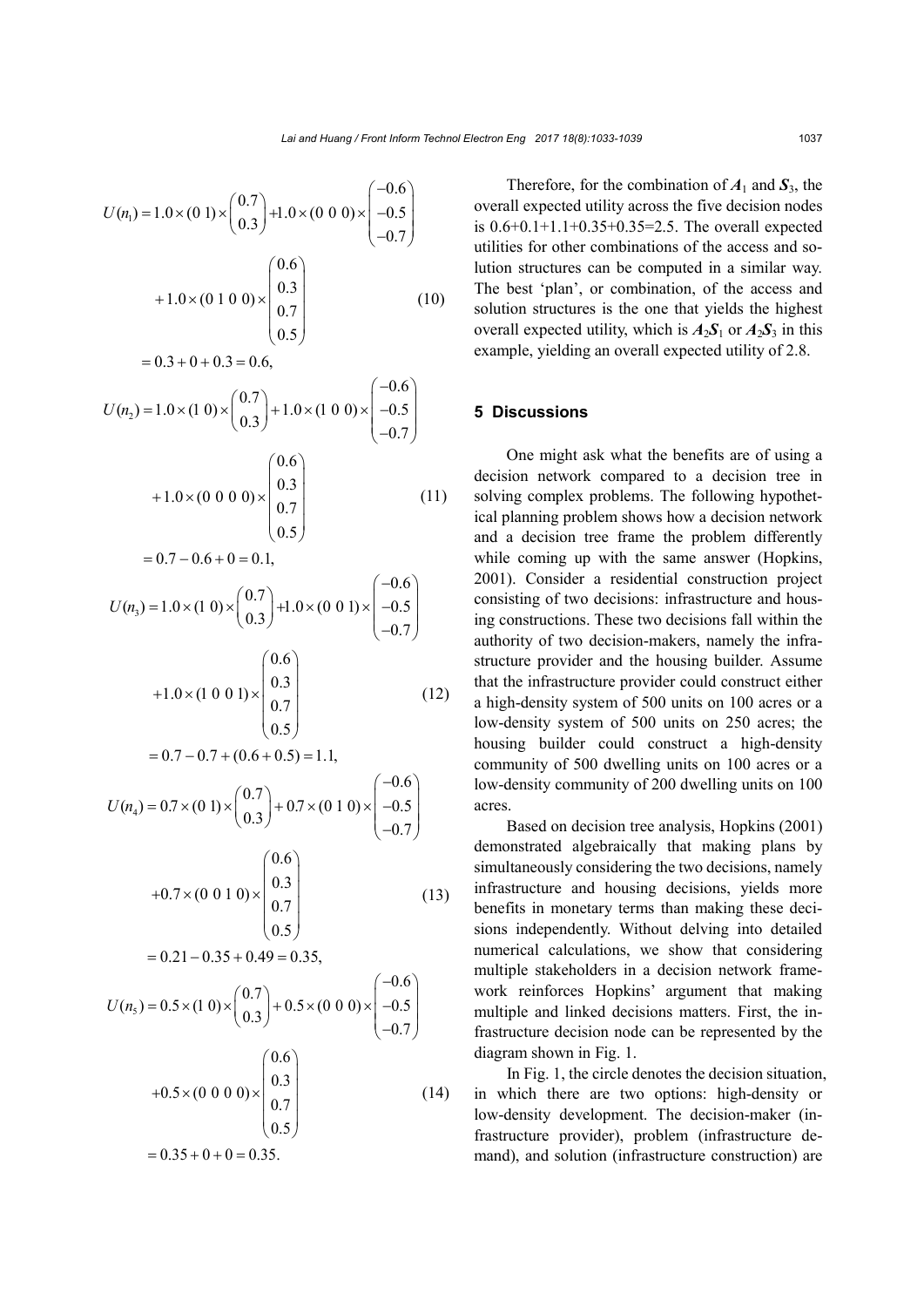associated with the three inward arrows, whereas the arrow emanating from the decision situation represents the outcome, i.e., high-density development in this case, according to Hopkins' original calculations (Hopkins, 2001). Similarly, the housing decision represented in the decision network framework is shown in Fig. 2. Note that the housing builder should choose low-density development, if the situation is considered independently, given a set of unit costs and revenues for different types of development (Hopkins, 2001).



**Fig. 1 Decision network diagram for infrastructure decision**



**Fig. 2 Decision network diagram for housing decision**

Fig. 3 shows that when the two decisions are considered simultaneously, the decision outcome for the infrastructure changes from high- to lowdensity development, whereas the decision outcome for the housing builder remains the same.



**Fig. 3 Decision network diagram for combined infrastructure and housing decisions**

Note that in Fig. 3, the outcome of the infrastructure decision becomes one of the four inputs of the housing decision. Compared with decision tree representation, the decision network diagram is more succinct, more flexible, and richer while conveying more information. For example, in the two diagrams for the infrastructure and housing decisions, we can add more information about the options inside the decision situations and the infrastructure and housing demands; i.e., the infrastructure and housing demands and supplies can be added without altering the diagrams significantly. This is not the case in decision tree analysis. These advantages become more significant when the size of the problem is large and hundreds or thousands of decision nodes are involved. Of course, a deductive comparison of effectiveness between the decision network and decision tree frameworks demands future work.

We have not delved into the multi-attribute preferences that characterize most planning problems; however, a straightforward extension of the existing formulation of the decision network would, in theory, suffice to cover this issue. One way of doing this is to replace the unidimensional utilities, i.e.,  $u_i$ ,  $v_i$ , and  $w_k$ , with multi-dimensional utilities (Keeney and Raiffa, 1993). Considerable literature exists on multiattribute decision-making, which we cannot delve into here because of limited space. However, the literature provides a basis for future exploration of incorporating multi-attribute preferences into the decision network technology.

Most planning problems deal with spatial issues. In its current form, a decision network can easily be modified to incorporate the spatial dimension into its formulation. Specifically, we can add location as the fourth element into the decision situation, in addition to problems, solutions, and decision-makers, together with a spatial structure linking those locations to decision situations. This has been done in an attempt to simulate how an urban system works, based on the garbage can model proposed by Cohen *et al*. (1972) and Lai (2006). The solution algorithm introduced here remains the same, regardless of the addition of the spatial dimension to the decision network formulation.

It is arguably true that, because the real world is non-linear, the linear model of the decision network described in the 0-1 integer program in Eq. (1) is far from being realistic. We agree that the model does not map reality faithfully, since reality is far more